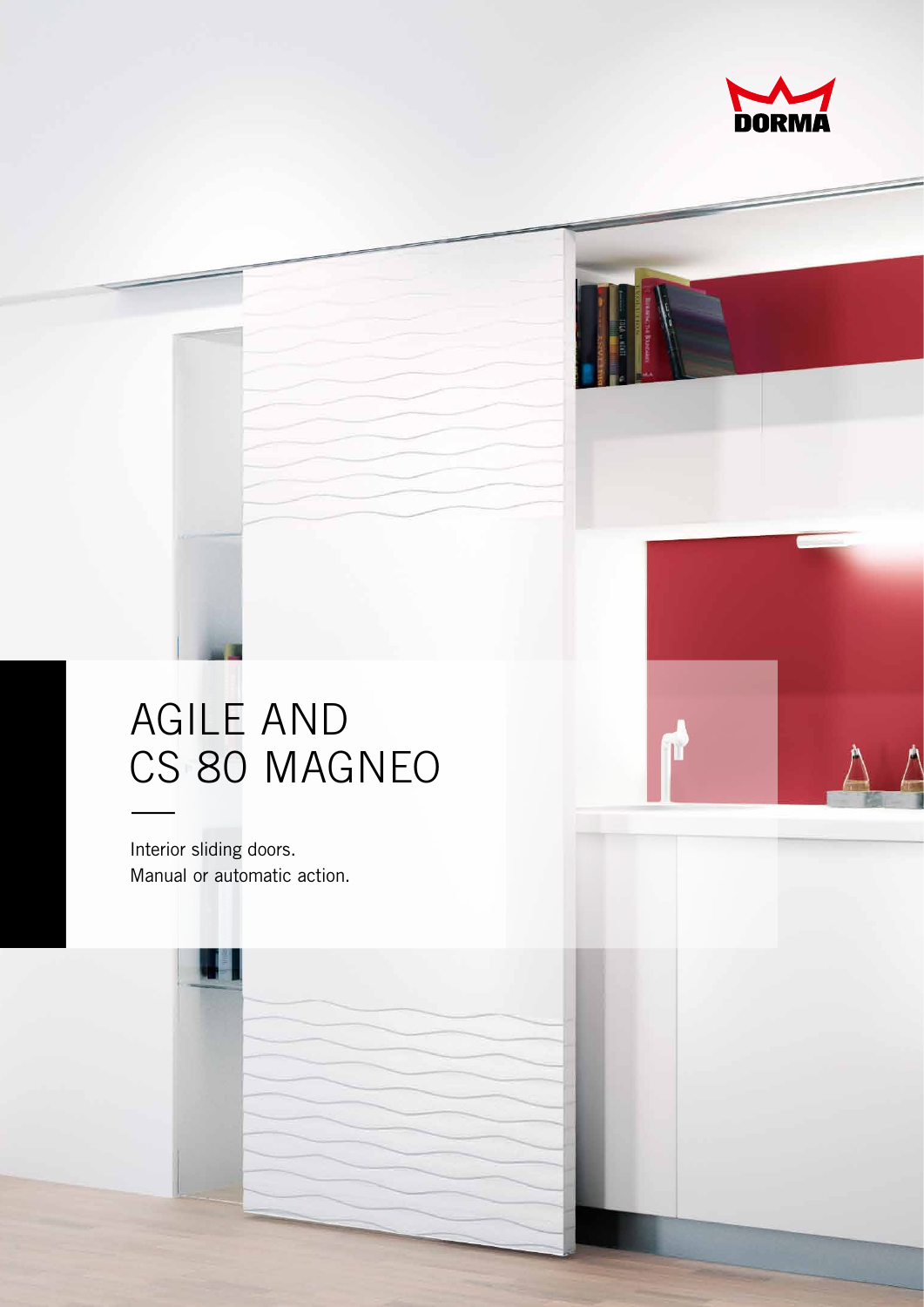## AGILE AND CS 80 MAGNEO. Manual and Automatic sliding DOORS.

Convenient and space-saving interior solutions.



AGILE 150 manual sliding door as double-panel version – installed here on the bedroom side of the hotel room.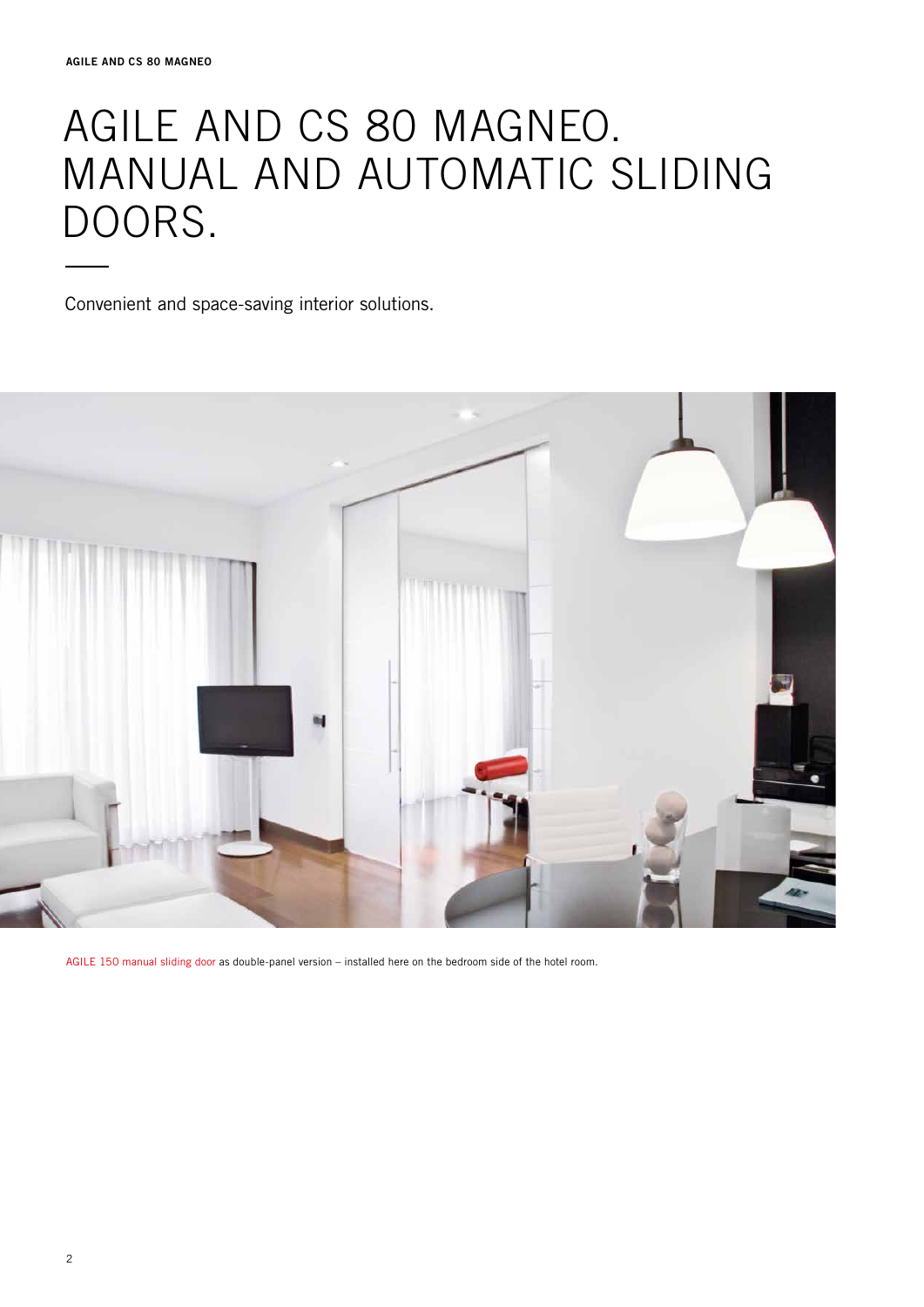

"Whenever we have our hands full, automatic doors make life easier."



CS 80 MAGNEO automatic sliding door operator – here applied to the timber door of a conference room.

DORMA sliding doors are more than just space-saving solutions for areas where space is tight – they improve user convenience and create timeless design. Customers may choose between the AGILE sliding door system for manually operated doors

and the automatic version CS 80 MAGNEO. Both versions are of similar shape and offer matching surface finishes in simulated stainless steel. DORMA's sliding door portfolio provides individual solutions in premium quality to meet the demands of

sophisticated room concepts – all suitable not just for professional environments such as offices, surgeries or law firms, but also for private homes.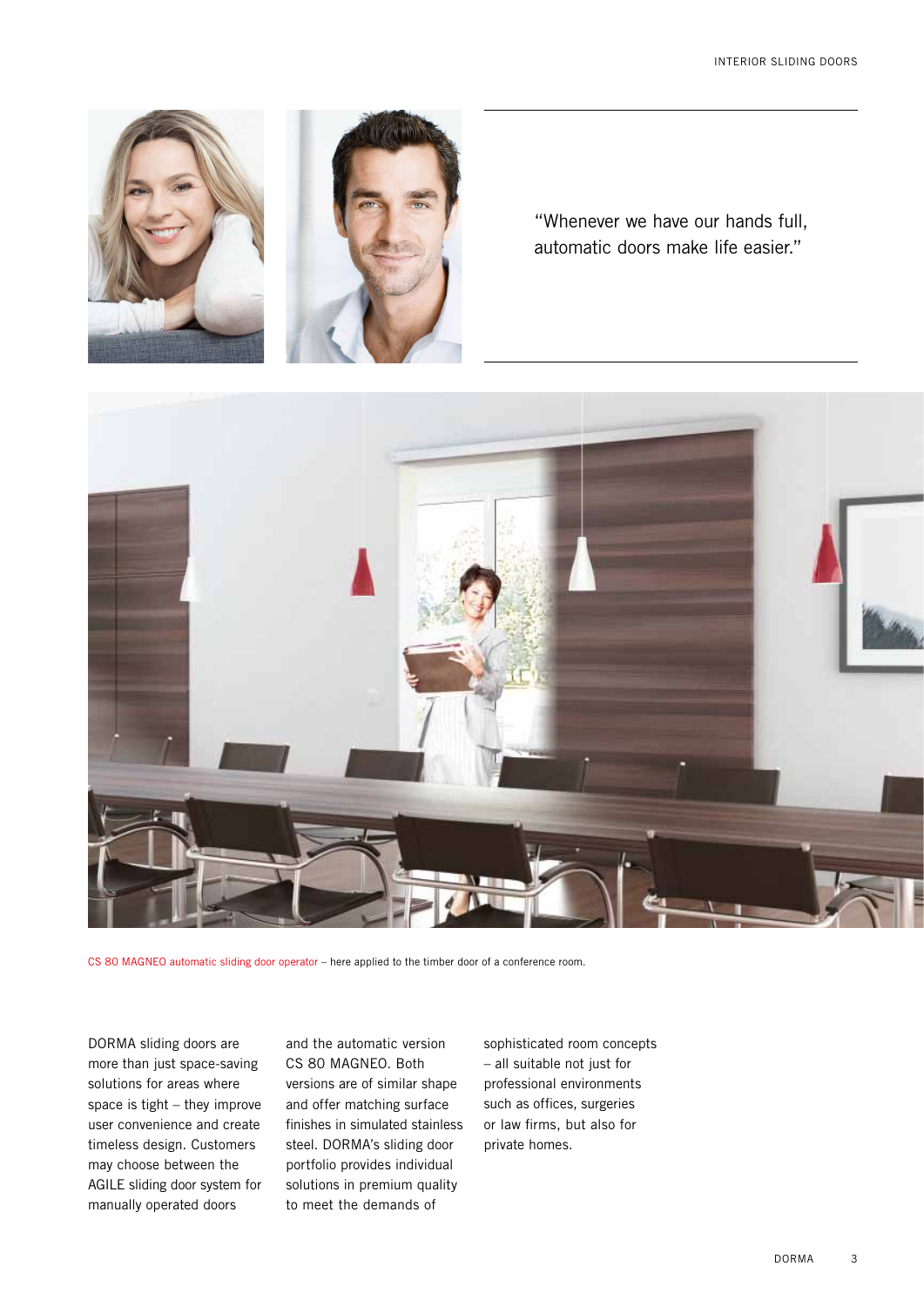## cS 80 MAGNEO, now with locking function and DORMA MATT STAINLESS STEEL DESIGN.





DORMA matt stainless steel design. The CS 80 MAGNEO in DORMA matt stainless steel design matches the stainless steel look of the AGILE sliding door operator (see picture above). Apart from the existing aluminum surface finish, the automatic sliding door operator CS 80 MAGNEO is now also available in DORMA matt stainless steel design. Its clear look matches the stainless steel finish of the AGILE manual sliding door operator and further enhances sophisticated and modern interior designs.

In addition, DORMA offers MANET single-point fixings and a recessed door grip in matt stainless steel design. A new locking function with key switch control (for locking/ unlocking purposes) protects the room from unauthorized access. The system's locking device is concealed behind the cover and therefore is not visible from the outside.

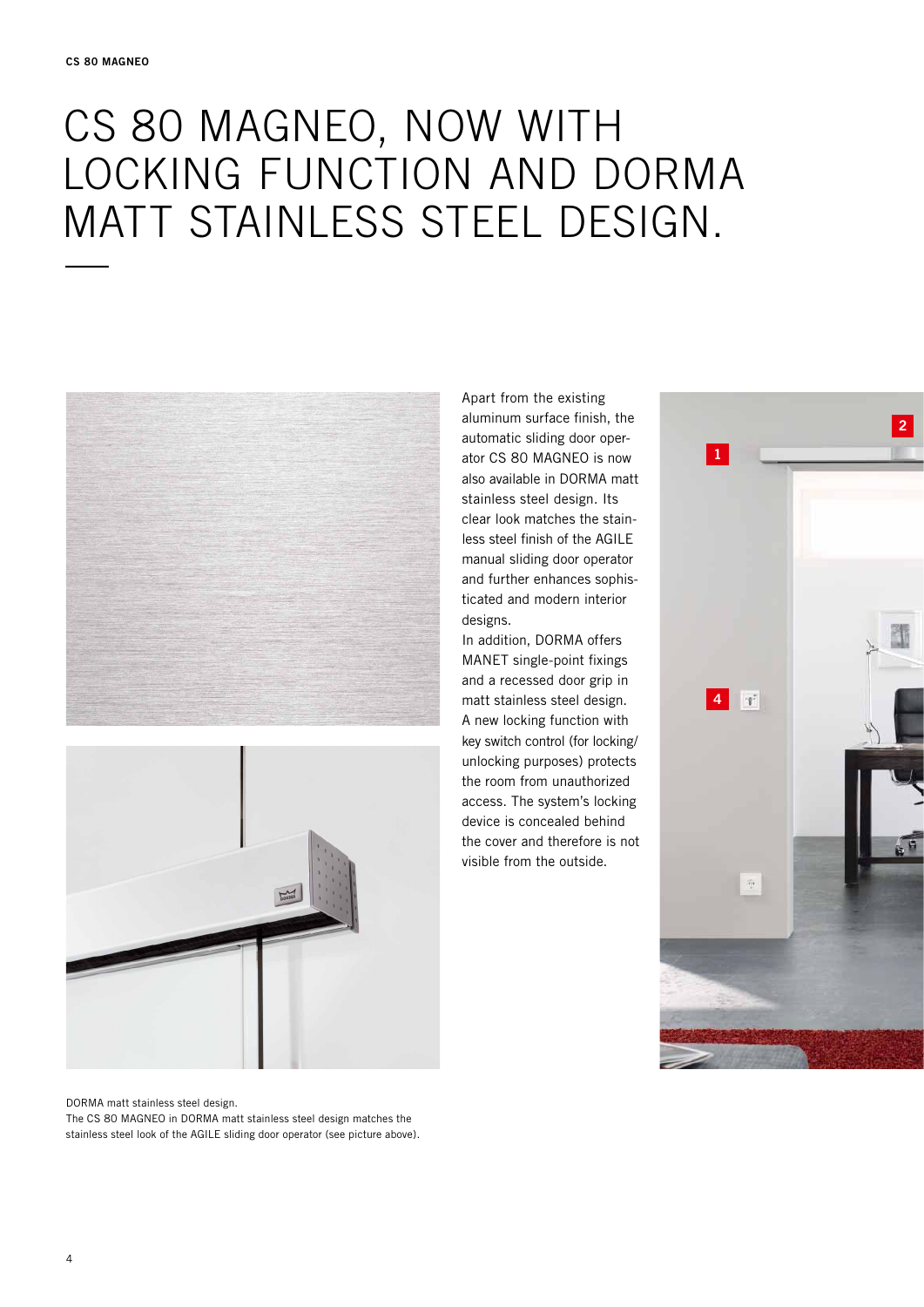









**1** CS 80 MAGNEO with locking device in DORMA matt stainless steel design. **3** MANET single-point fixings.



**4** Locking function. The CS 80 MAGNEO automatic sliding door operator now provides a locking function with key switch control in order to prevent unauthorized access. Its locking system is concealed behind the cover.



**2** For enhanced ease of access: Motion detectors.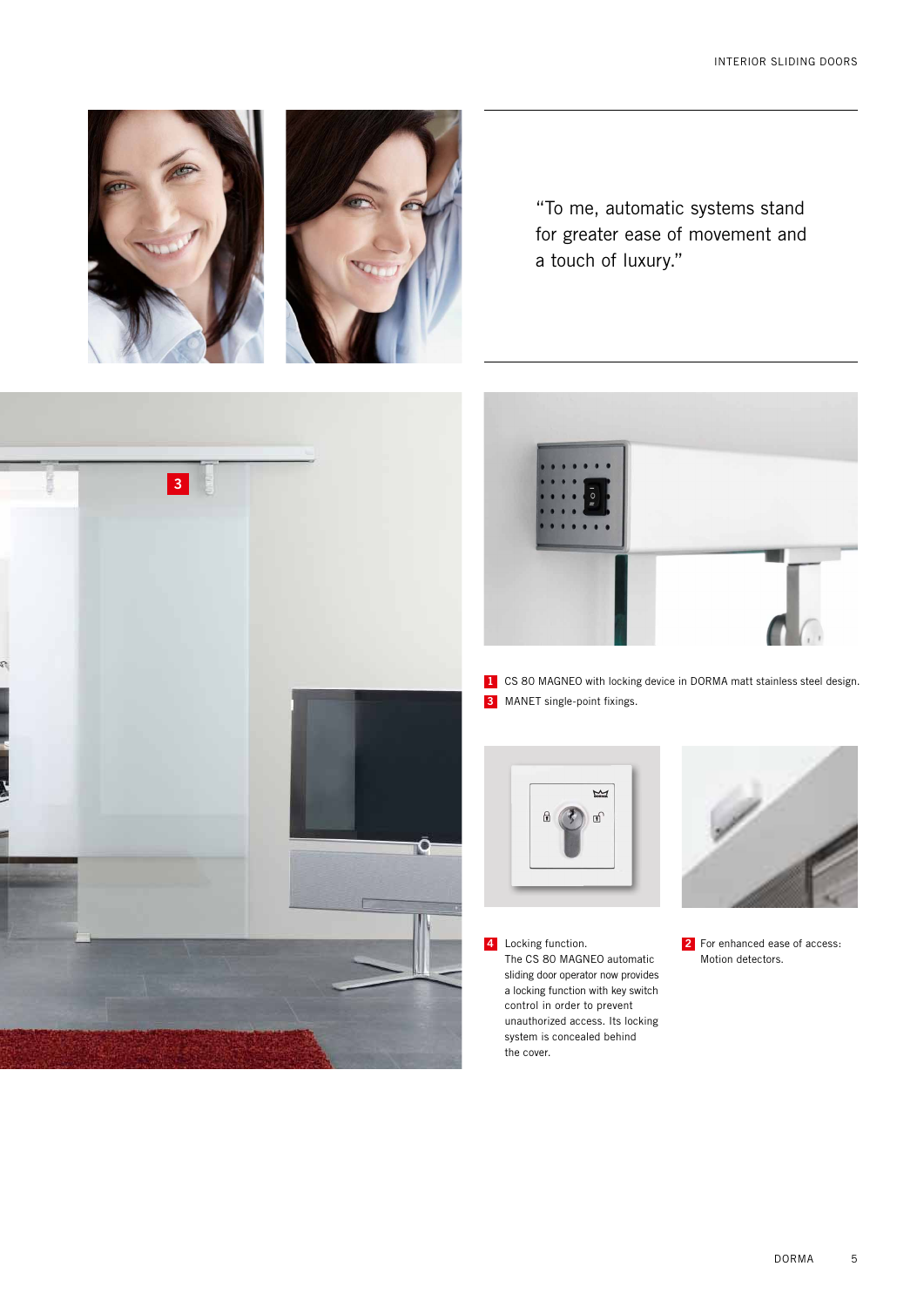## AGILE and CS 80 MAGNEO. Slender profiles for PROFESSIONAL ENVIRONMENTS.

AGILE 150 manual sliding door. Full-glass solution in a transparent and luxurious design.



DORMA's AGILE and CS 80 MAGNEO sliding door solutions enhance the prestigious room concepts of law firms, surgeries, offices, showrooms, hotels and restaurants. Thanks to their intelligent functional range and harmonious design, they unite technology with aesthetic aspects. Furthermore, these solutions bring user convenience to a new level: In conjunction with a

radar motion detector, they allow contactless passage through CS 80 MAGNEO automatic sliding doors – especially suitable for throughpassages between the kitchen and the restaurant or in sanitary areas.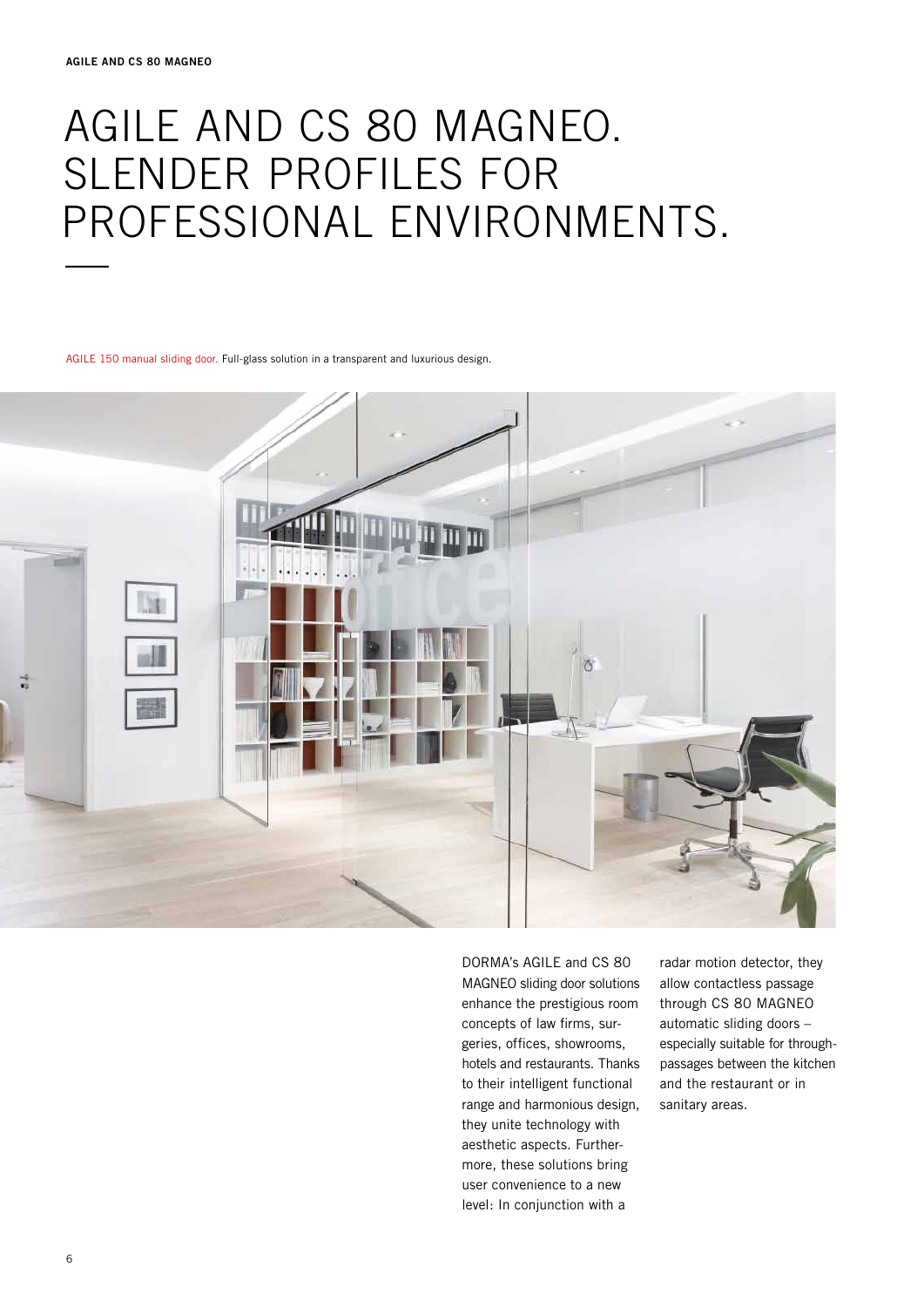





CS 80 MAGNEO automatic sliding door. Especially suitable whenever doors need to be operated without direct contact, for example in healthcare facilities: Controlled by a proximity-type switch (MagicSwitch).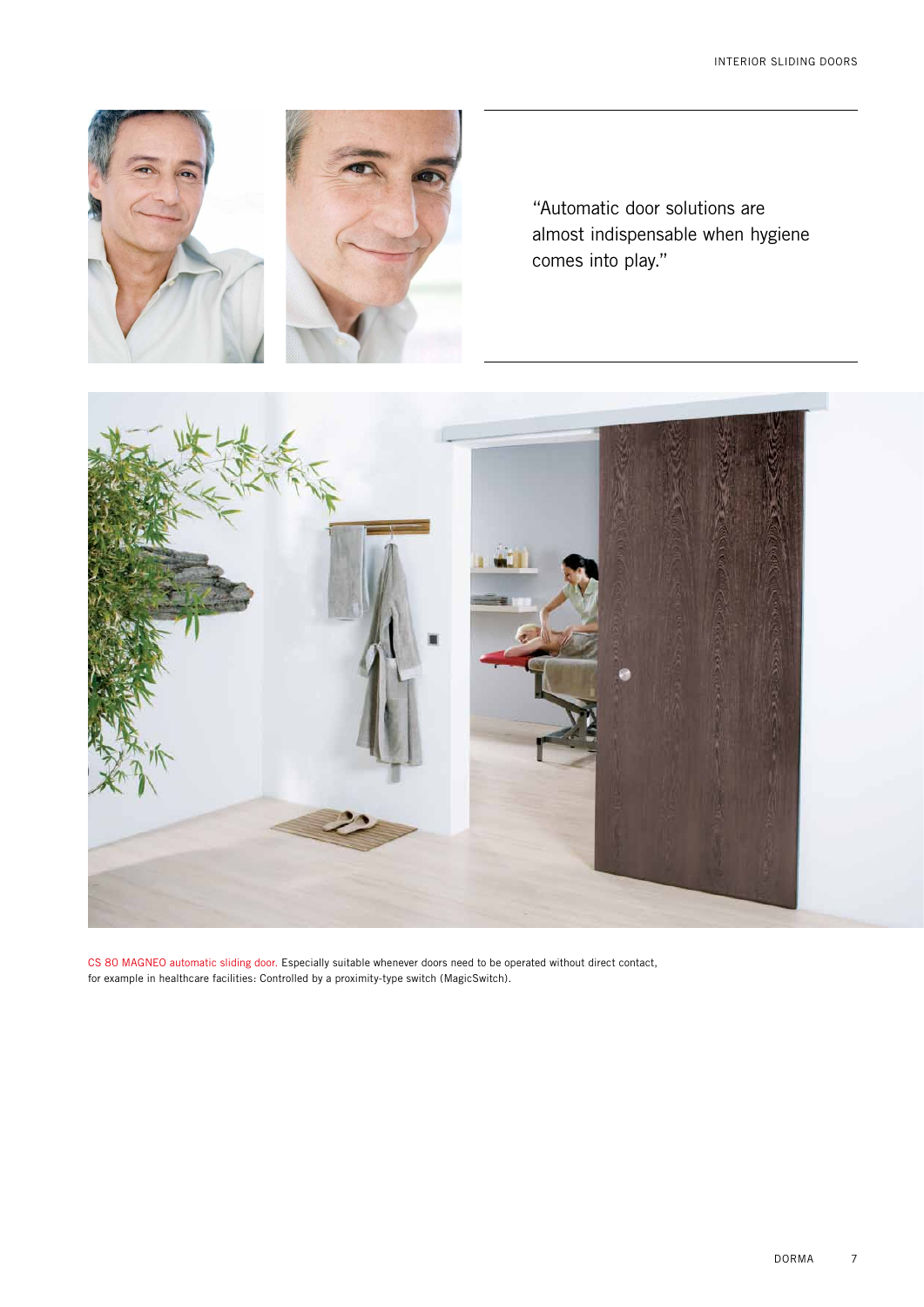# Business becomes lifestyle. WITH AGILE AND CS 80 MAGNEO.

AGILE 150 DORMOTION manual sliding door. Spring cushion for a smooth closing cycle to the end position.



DORMA sliding doors show that convenience and functionality in office buildings can easily go together. Whether between office and conference room, or reception and cafeteria – AGILE and CS 80 MAGNEO create smooth transitions. Their slender profiles can be used either as a design feature or concealed either behind

the wall or inside the door frame.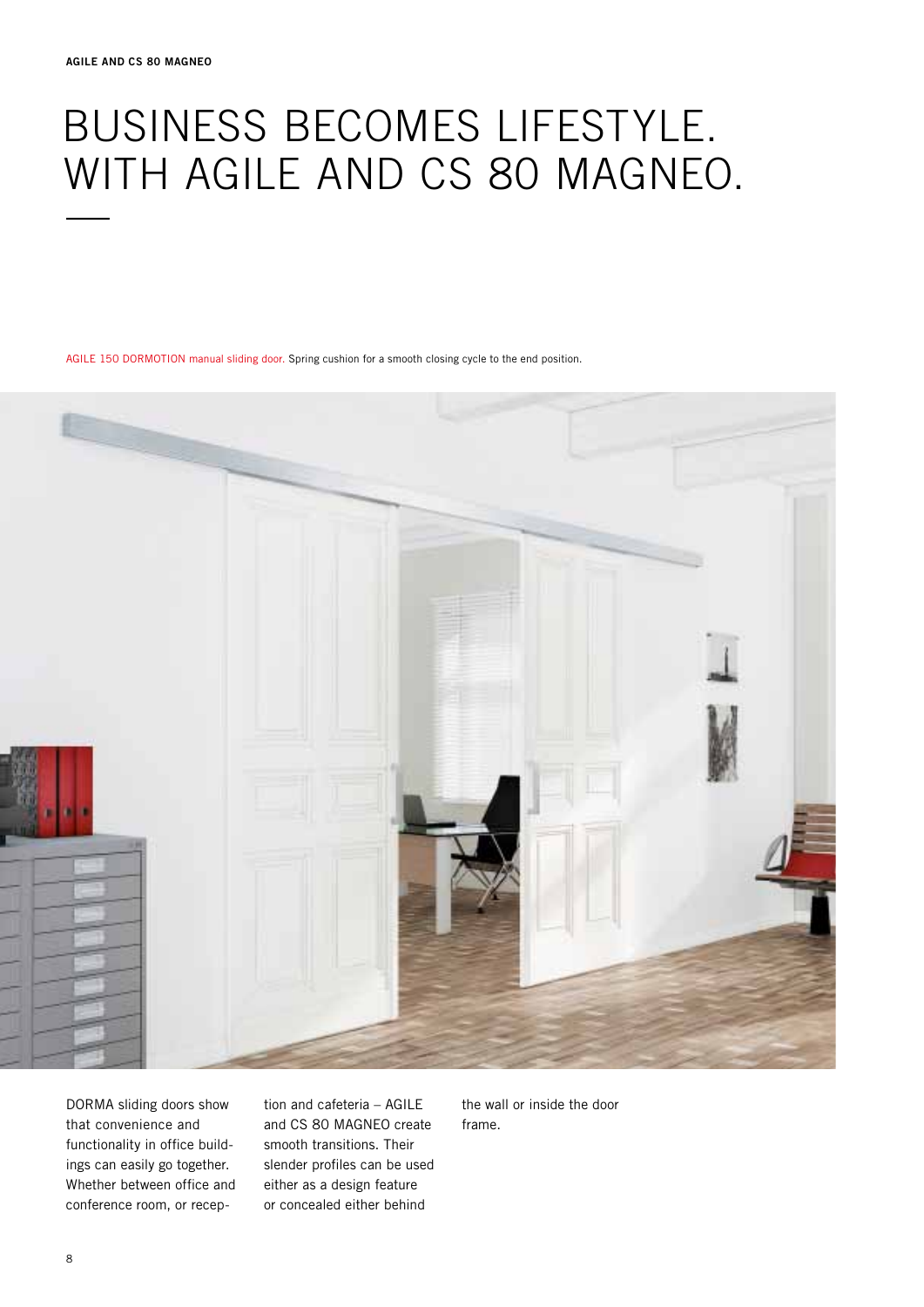

"Our sliding door system makes office communication easier."



#### **"SoftMotion" safety in "Low-Energy Mode"**

CS 80 MAGNEO, reassuringly safe: The automatic function softly stops the door as soon as the panel encounters

resistance. Thanks to this feature, usually no additional safety sensors are required – provided the system operates in the Low-Energy Mode.

CS 80 MAGNEO automatic sliding door – here activated by a motion detector.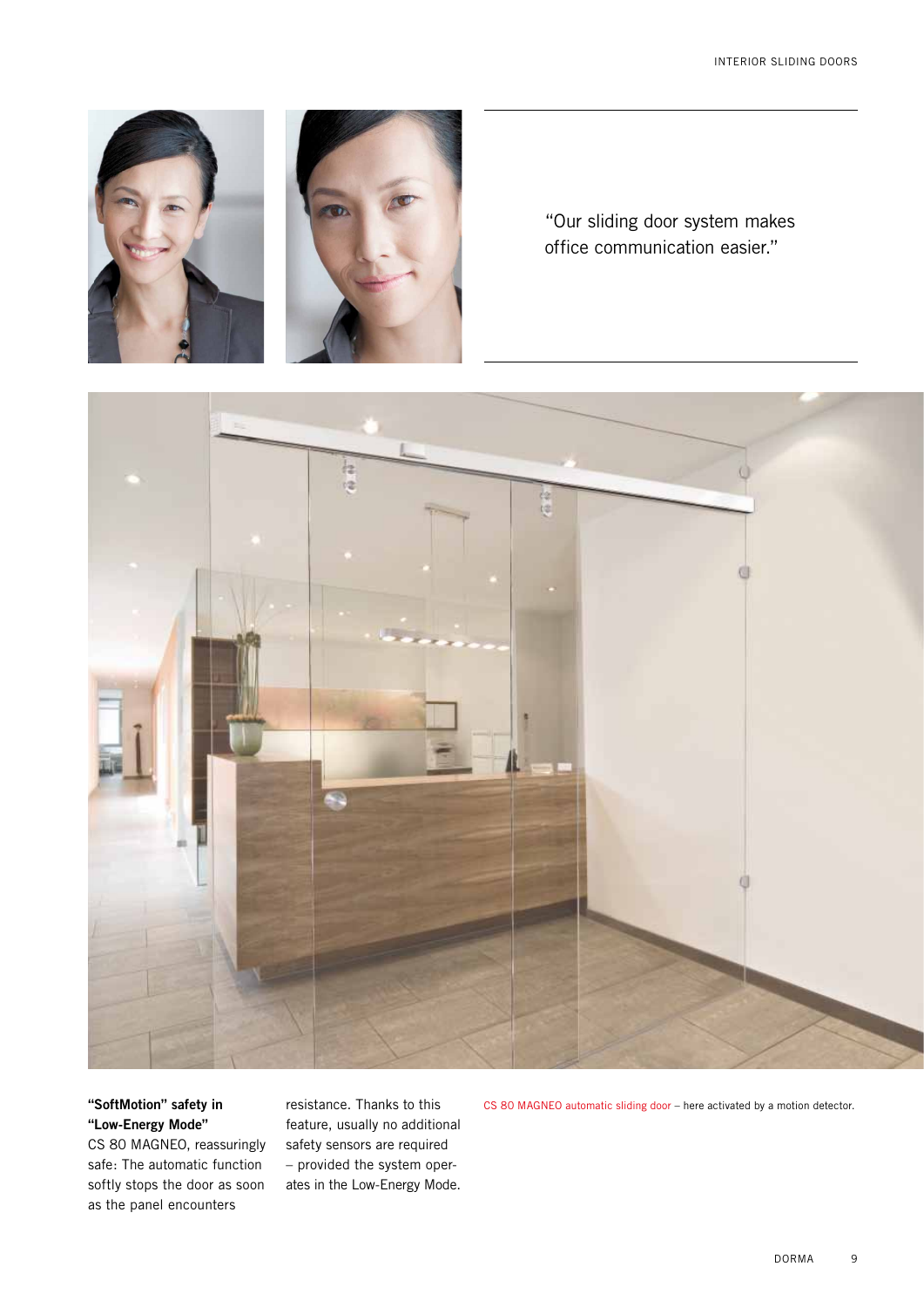## AGILE – THE FITTING FOR MANUALLY OPERATED INTERIOR SLIDING DOORS.





| <b>Field of application</b> | Extremely versatile: For interior doors in public and commercial<br>buildings and private homes including bathroom doors.                       |
|-----------------------------|-------------------------------------------------------------------------------------------------------------------------------------------------|
|                             | Suitable for glass and timber doors                                                                                                             |
|                             | For single- or double-panel door systems                                                                                                        |
| Door panel weight           | AGILE 50 for overall weights of up to 50 kg<br>AGILE 150 for overall weights of up to 150 kg<br>See technical brochure for further details      |
| <b>Technical data</b>       | DORMOTION technology: A smooth closing cycle to the end<br>position thanks to spring cushioning.                                                |
|                             | Syncro technology: As soon as a user moves one of the panels<br>of a double-panel door system, the second door panel is<br>activated in unison. |
|                             | Standard: Decelerated stop and safe stop in end position                                                                                        |
| <b>Dimensions</b>           | AGILE 50: height 49 mm x depth 46 mm<br>AGILE 150: height 63 mm x depth 54 mm to 83 mm<br>(dependent on method of mounting)                     |
|                             | Opening widths depend on system.                                                                                                                |
| Design                      | DORMA Contur Design                                                                                                                             |
| <b>Surface finishes</b>     | Various surface finishes: Anodized or powder-coated in any<br>anodized or RAL color.                                                            |
| Operation                   | By pushing the door manually                                                                                                                    |
|                             |                                                                                                                                                 |
| <b>Mounting</b>             | Ceiling- or wall-mounting                                                                                                                       |
|                             | Mounting at fanlights of all-glass systems                                                                                                      |
|                             | Easy mounting, rugged design, long product lifecycle                                                                                            |
|                             |                                                                                                                                                 |

Visit www.dorma.com for further manually operated sliding door hardware for interior doors.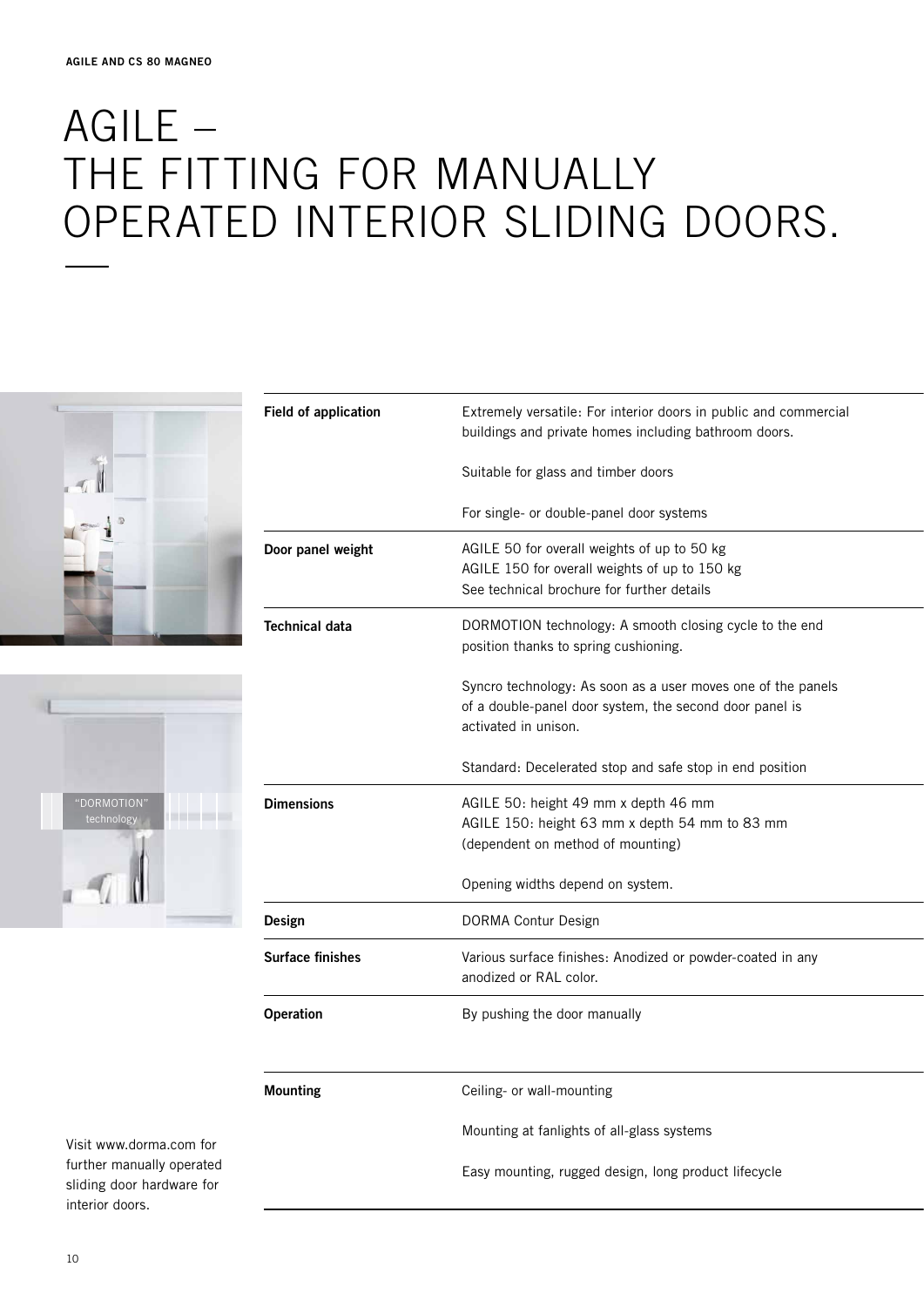## CS 80 MAGNEO – the operator for automatic INTERIOR SLIDING DOORS.

Extremely versatile: For interior doors in public and commercial buildings and also private homes.

Suitable for glass, timber and metal doors

For single-panel door systems

For overall weights of up to 80 kg

Magnetic technology with "Low-Energy Mode": Usually, the system does not require additional safety sensors to DIN 18650, ANSI and BSI thanks to the door panel's sensitive sliding action in the Low-Energy Mode.

Locking function

Height 62 mm or 75 mm, depth 60 mm Opening widths from 665 mm to 1,125 mm and 3 operator lengths

#### **DORMA Contur Design**

Available in aluminum and DORMA matt stainless steel design (to match the AGILE in simulated stainless steel)

Activation of automatic function via pushbutton, proximity-type switch (MagicSwitch), motion detector, remote control or coded transponder (AutoSwitch). Also suitable for manual activation via Push&Go function (a slight push against the door panel is enough).

Ceiling- or wall-mounting – visible or concealed.

Mounting at fanlights of all-glass systems

Easing mounting and commissioning thanks to Plug&Go (230 V standard power supply). Reliable, low-wear and easy to upgrade.





CS 80 MAGNEO with "Low-Energy Mode": The door will stop and reverse upon light contact.

Visit www.dorma.com for further automatic sliding door solutions in various fields of application.